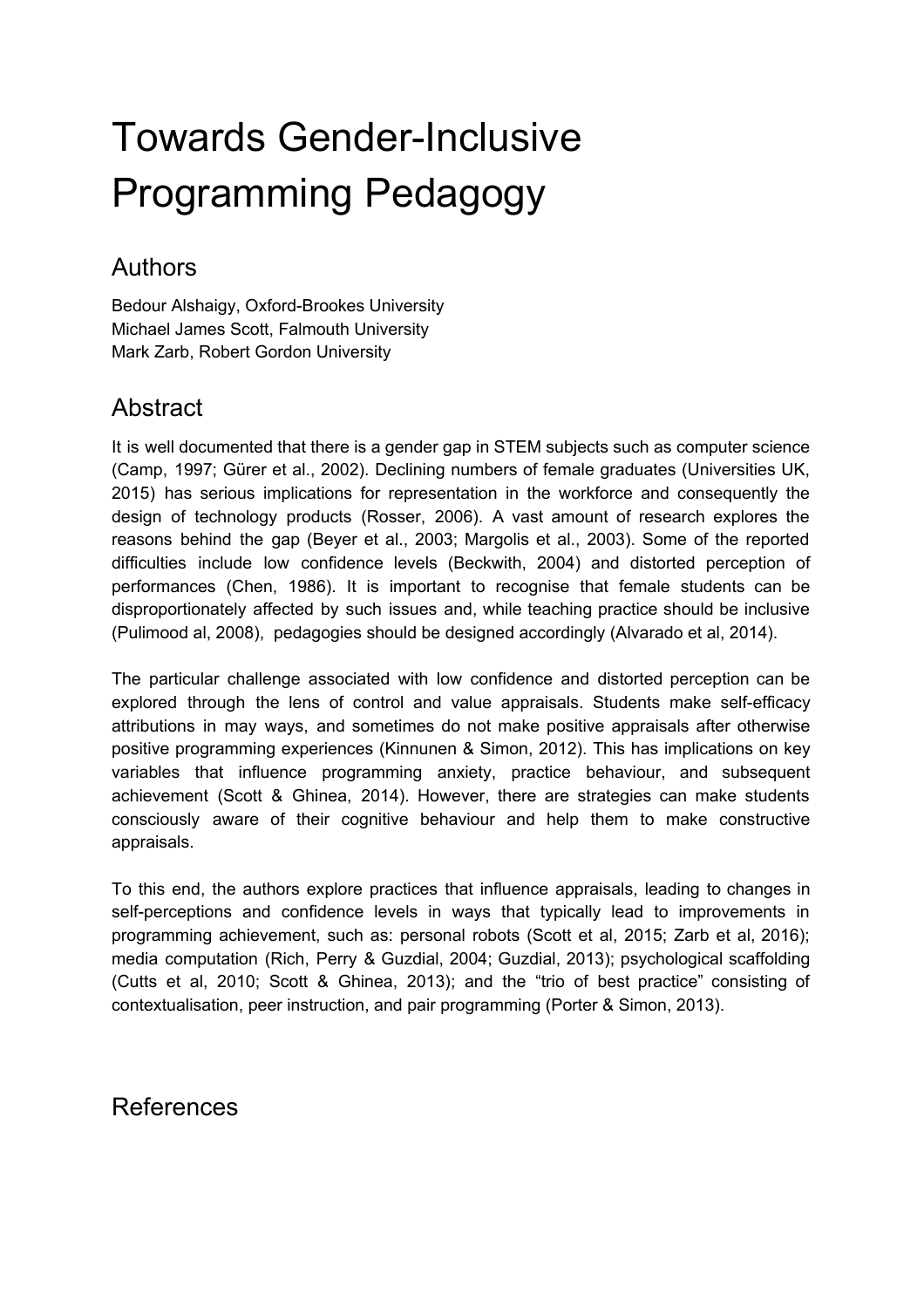Alvarado, C., Lee, C.B. and Gillespie, G., 2014, March. New CS1 pedagogies and curriculum, the same success factors?. In *Proceedings of the 45th ACM technical symposium on Computer science education* (pp. 379-384). ACM..

Baird, B., 2006. Web design: interface to the liberal arts. Journal of Computing Sciences in Colleges, 21(6), pp.14-19.

Beckwith, L. and Burnett, M., 2004, September. Gender: An important factor in problem-solving software. In Proc. IEEE Symp. Visual Languages and Human-Centric Computing Languages and Environments (pp. 107-114).

Beyer, S., Rynes, K., Perrault, J., Hay, K. and Haller, S., 2003. Gender differences in computer science students. *ACM SIGCSE Bulletin*, *35*(1), pp.49-53.

Camp, T., 1997. The incredible shrinking pipeline. *Communications of the ACM*, *40*(10), pp.103-110.

Chen, M., 1986. Gender and computers: The beneficial effects of experience on attitudes. *Journal of educational computing research*, *2*(3), pp.265-282.

Cutts, Q., Cutts, E., Draper, S., O'Donnell, P. and Saffrey, P., 2010, March. Manipulating mindset to positively influence introductory programming performance. In *Proceedings of the 41st ACM technical symposium on Computer science education* (pp. 431-435). ACM.

Gürer, D. and Camp, T., 2002. An ACM-W literature review on women in computing. ACM SIGCSE Bulletin, 34(2), pp.121-127.

Guzdial, M., 2013, August. Exploring hypotheses about media computation. In *Proceedings of the ninth annual international ACM conference on International computing education research* (pp. 19-26). ACM.

Kinnunen, P. and Simon, B., 2012. My program is ok–am I? Computing freshmen's experiences of doing programming assignments. *Computer Science Education*, *22*(1), pp.1-28.

Margolis, J. and Fisher, A., 2003. *Unlocking the clubhouse: Women in computing*. MIT press.

Pulimood, S.M. and Wolz, U., 2008. Problem solving in community: a necessary shift in cs pedagogy. ACM SIGCSE Bulletin, 40(1), pp.210-214.

Porter, L. and Simon, B., 2013, March. Retaining nearly one-third more majors with a trio of instructional best practices in CS1. In *Proceeding of the 44th ACM technical symposium on Computer science education* (pp. 165-170). ACM.